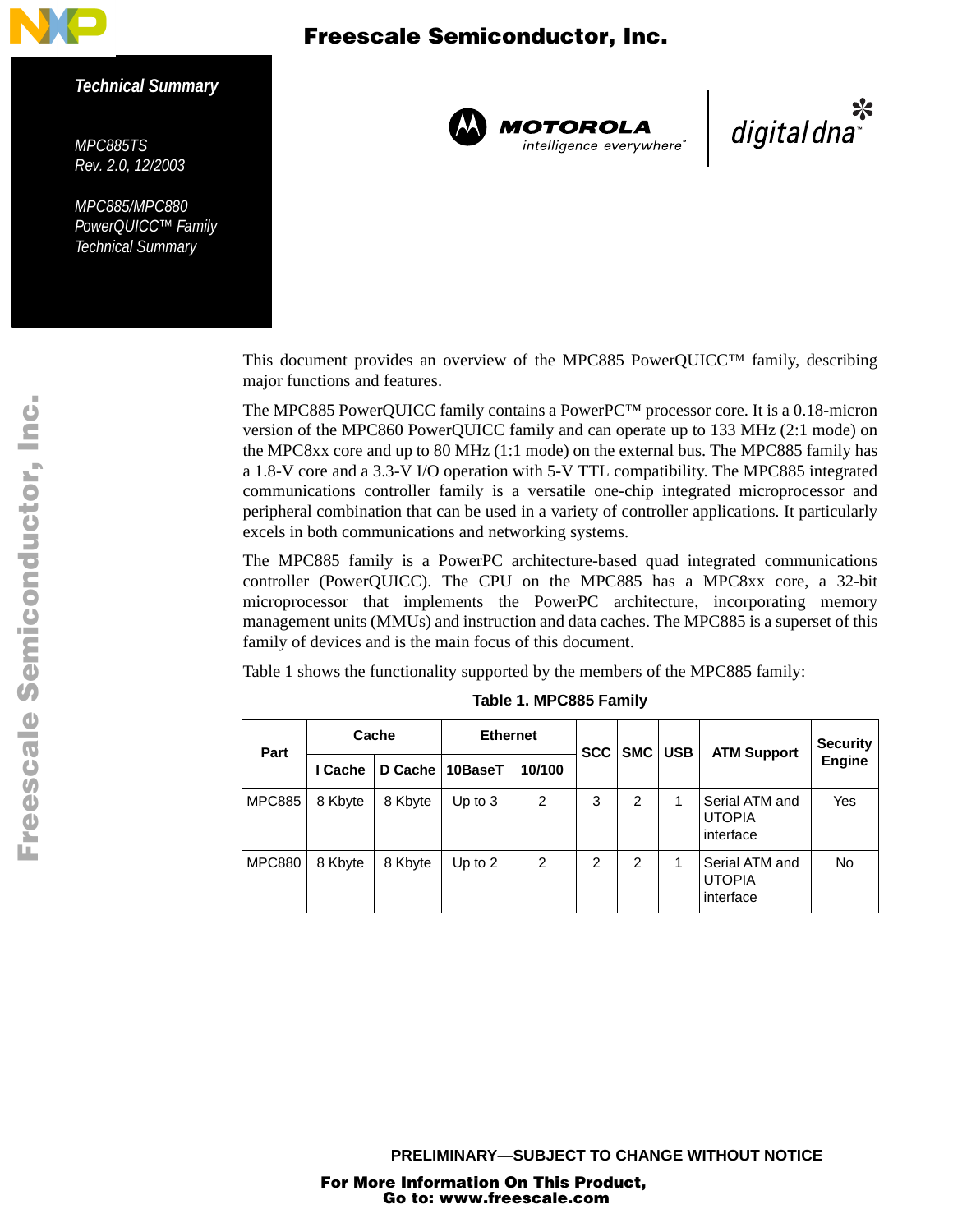

# **1 Features**

The MPC885 family is comprised of three modules that each use the 32-bit internal bus: a MPC8xx core, a system integration unit (SIU), and a communication processor module (CPM).

The following list summarizes the key MPC885 family features:

- Embedded MPC8xx core up to 133 MHz
- Maximum frequency operation of the external bus is 80 MHz (in 1:1 mode)
	- The 133-MHz core frequency supports 2:1 mode only.
	- The 66-/80-MHz core frequencies support both 1:1 and 2:1 modes.
- Single-issue, 32-bit core (compatible with the PowerPC architecture definition) with thirty-two 32-bit general-purpose registers (GPRs)
	- The core performs branch prediction with conditional prefetch, without conditional execution.
	- 8-Kbyte data cache and 8-Kbyte instruction cache (see [Table 1](#page-0-0))
		- 8-Kbyte instruction cache is two-way, set-associative with 256 sets in 2 blocks.
		- 8-Kbyte data cache is two-way, set-associative with 256 sets.
		- Cache coherency for both instruction and data caches is maintained on 16 bytes (4-word) cache blocks.
		- Caches are physically addressed, implement a least recently used (LRU) replacement algorithm, and are lockable on a cache block basis.
	- MMUs with 32-entry TLB, fully associative instruction and data TLBs
	- MMUs support multiple page sizes of 4, 16, and 512 Kbytes, and 8 Mbytes; 16 virtual address spaces and 16 protection groups
	- Advanced on-chip-emulation debug mode
- Provides enhanced ATM functionality as found on the MPC862 and MPC866 families. The MPC885 family includes the following:
	- Improved operation, administration and maintenance (OAM) support
	- OAM performance monitoring (PM) support
	- Multiple APC priority levels available to support a range of traffic pace requirements
	- Port-to-port switching capability without the need for RAM-based microcode
	- Simultaneous MII (100BaseT) and UTOPIA (half- or full-duplex) capability
	- Optional statistical cell counters per PHY
	- UTOPIA L2-compliant interface with added FIFO buffering to reduce the total cell transmission time and multi-PHY support. (The earlier UTOPIA L1 specification is also supported.)
	- $-$  Parameter RAM for both SPI and I<sup>2</sup>C can be relocated without RAM-based microcode
	- Supports full-duplex UTOPIA both master (ATM side) and slave (PHY side) operation using a split bus
	- AAL2/VBR functionality is ROM-resident
- Up to 32-bit data bus (dynamic bus sizing for 8, 16, and 32 bits)
- Thirty-two address lines
- Memory controller (eight banks)
	- Contains complete dynamic RAM (DRAM) controller
	- Each bank can be a chip select or  $\overline{RAS}$  to support a DRAM bank
	- Up to 30 wait states programmable per memory bank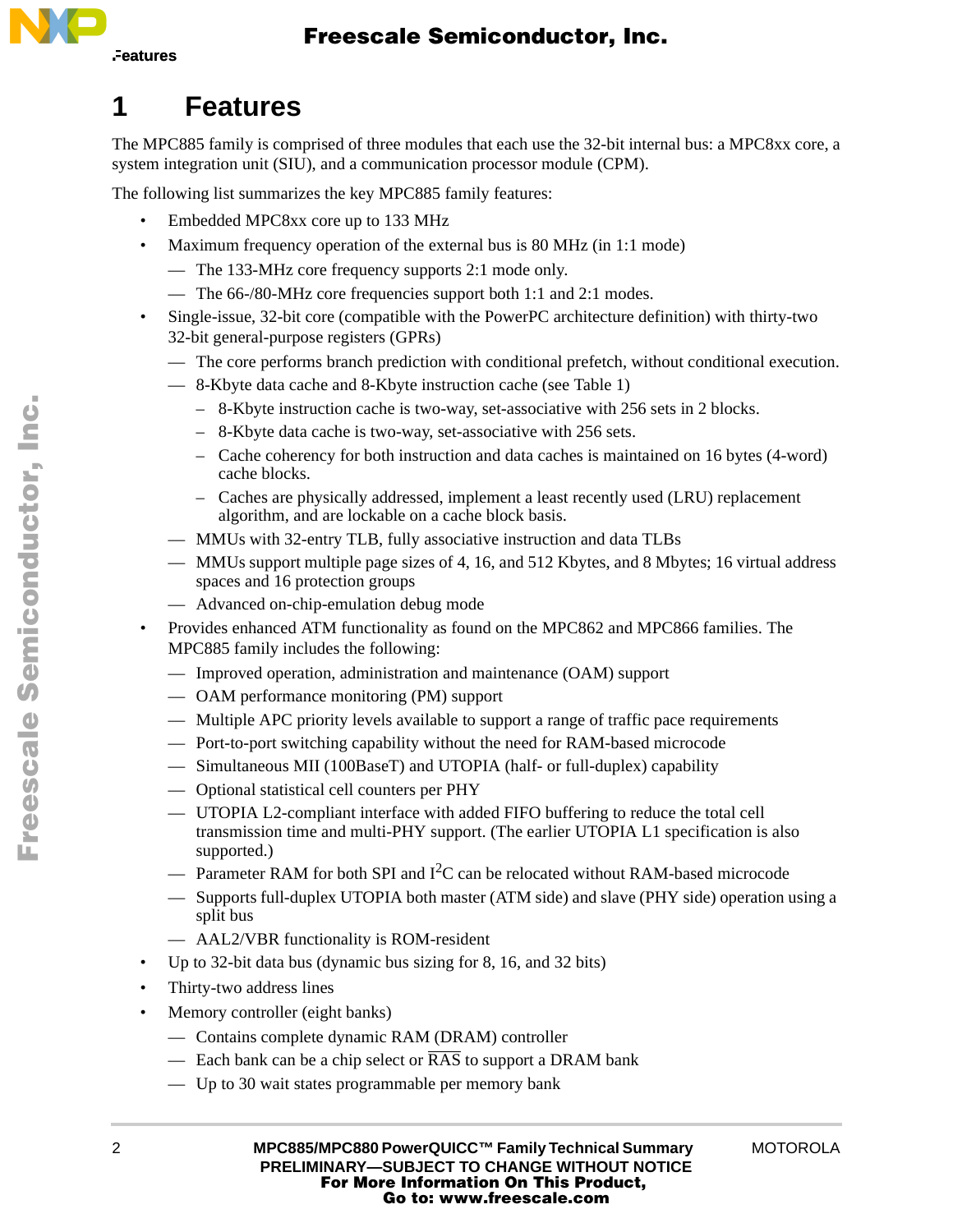

- Glueless interface to DRAM, SIMMS, SRAM, EPROMs, Flash EPROMs, and other memory devices
- DRAM controller programmable to support most size and speed memory interfaces
- Four CAS lines, four WE lines, one OE line
- Boot chip-select available at reset (options for 8-, 16-, or 32-bit memory)
- Variable block sizes (32 Kbyte–256 Mbyte)
- Selectable write protection
- On-chip bus arbitration logic
- General-purpose timers
	- Four 16-bit timers or two 32-bit timers
	- Gate mode can enable/disable counting
	- Interrupt can be masked on reference match and event capture
- Two fast Ethernet controllers (FEC)—Two 10/100 Mbps Ethernet/IEEE 802.3 CDMA/CS interface through MII and/or RMII interfaces
- System integration unit (SIU)
	- Bus monitor
	- Software watchdog
	- Periodic interrupt timer (PIT)
	- Clock synthesizer
	- Decrementer and time base
	- Reset controller
	- IEEE 1149.1 test access port (JTAG)
- Security engine is optimized to handle all the algorithms associated with IPsec, SSL/TLS, SRTP, 802.11i, and iSCSI processing. Available on the MPC885, the security engine contains one crypto-channel, a controller, and a set of crypto hardware accelerators (CHAs). The CHAs are:
	- Data encryption standard execution unit (DEU)
		- DES, 3DES
		- Two key  $(K1, K2, K1)$  or three key  $(K1, K2, K3)$
		- ECB and CBC modes for both DES and 3DES
	- Advanced encryption standard unit (AESU)
		- Implements the Rijndael symmetric key cipher
		- ECB, CBC, and counter modes
		- 128-, 192-, 256-bit key lengths
	- Message digest execution unit (MDEU)
		- SHA with 160- or 256-bit message digest
		- MD5 with 128-bit message digest
		- HMAC with either algorithm
	- Crypto-channel supporting multi-command descriptor chains
	- Integrated controller managing internal resources and bus mastering
	- Buffer size of 256 bytes for the DEU, AESU, and MDEU, with flow control for large data sizes
- Interrupts
	- Six external interrupt request (IRQ) lines
	- Twelve port pins with interrupt capability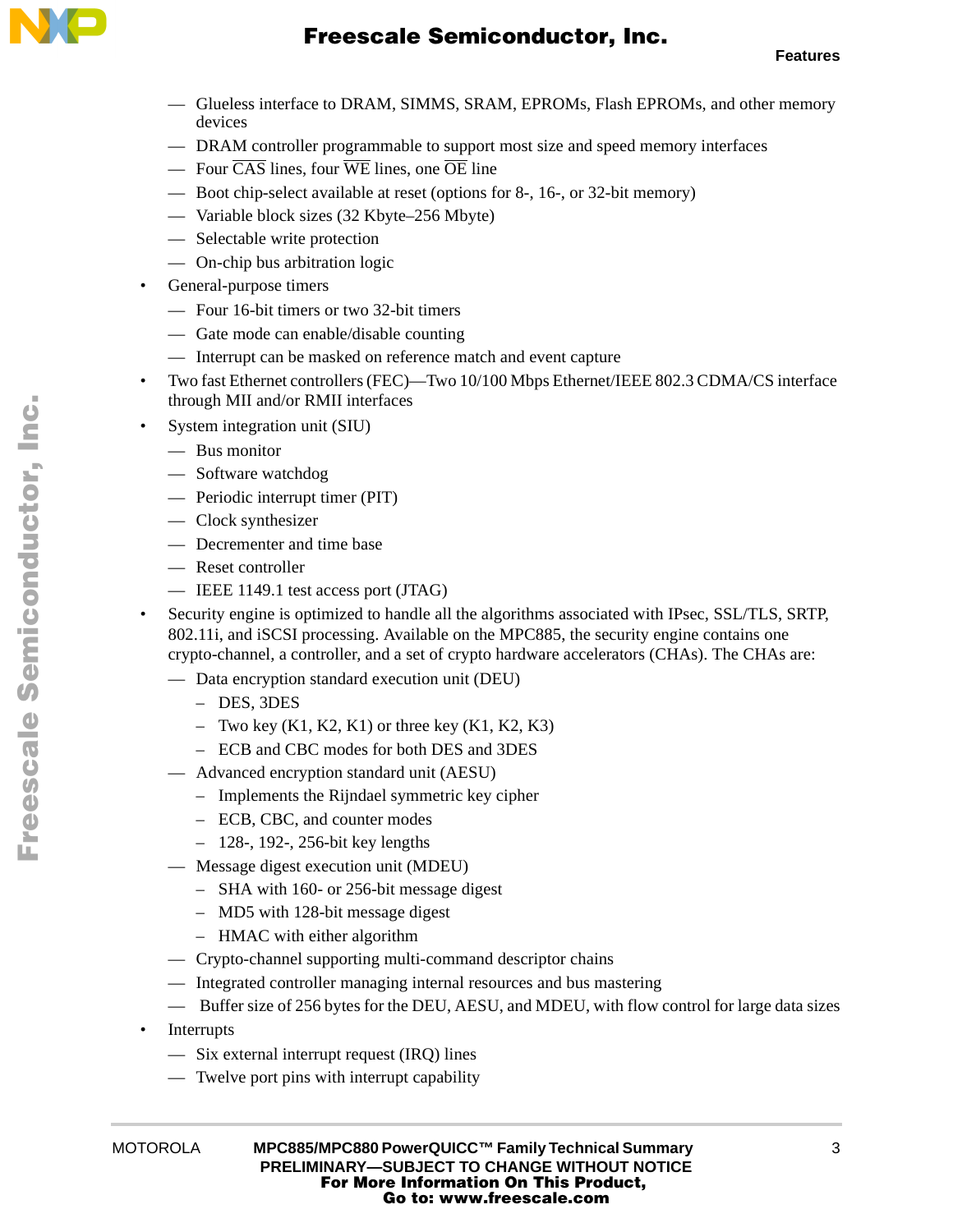

- 23 internal interrupt sources
- Programmable priority between SCCs
- Programmable highest priority request
- Communications processor module (CPM)
	- RISC controller
	- Communication-specific commands (for example, GRACEFUL STOP TRANSMIT, ENTER HUNT MODE, and RESTART TRANSMIT)
	- Supports continuous mode transmission and reception on all serial channels
	- 8-Kbytes of dual-port RAM
	- Several serial DMA (SDMA) channels to support the CPM
	- Three parallel I/O registers with open-drain capability
- On-chip 16 x 16 multiply accumulate controller (MAC)
	- One operation per clock (two clock latency, one clock blockage)
	- MAC operates concurrently with other instructions
	- FIR loop—Four clocks per four multiplies
- Four baud rate generators
	- Independent (can be connected to any SCC or SMC)
	- Allow changes during operation
	- Autobaud support option
- Up to three serial communication controllers (SCCs) supporting the following protocols:
	- Serial ATM capability on SCCs
	- Optional UTOPIA port on SCC4
	- Ethernet/IEEE 802.3 optional on the SCC(s), supporting full 10-Mbps operation
	- HDLC/SDLC
	- HDLC bus (implements an HDLC-based local area network (LAN))
	- Asynchronous HDLC to support PPP (point-to-point protocol)
	- AppleTalk
	- Universal asynchronous receiver transmitter (UART)
	- Synchronous UART
	- Serial infrared (IrDA)
	- Binary synchronous communication (BISYNC)
	- Totally transparent (bit streams)
	- Totally transparent (frame based with optional cyclic redundancy check (CRC))
- Up to two serial management channels (SMCs) supporting the following protocols:
	- UART (low-speed operation)
	- Transparent
	- General circuit interface (GCI) controller
	- Provide management for BRI devices as GCI controller in time-division multiplexed (TDM) channels
- Universal serial bus (USB)—Supports operation as a USB function endpoint, a USB host controller, or both for testing purposes (loopback diagnostics)
	- USB 2.0 full-/low-speed compatible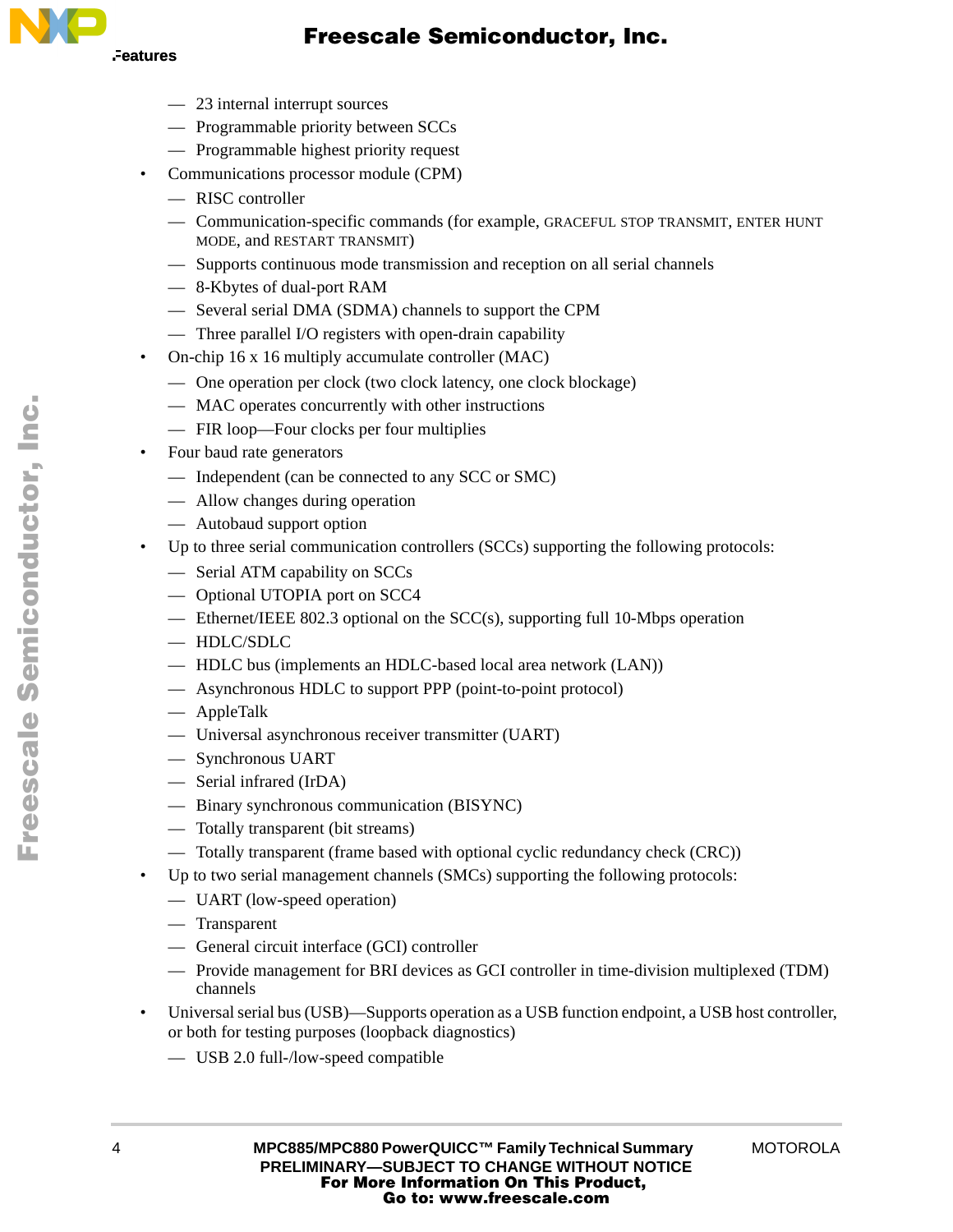

**Features**

- The USB function mode features are as follows:
	- Four independent endpoints support control, bulk, interrupt, and isochronous data transfers
	- CRC16 generation and checking
	- CRC5 checking
	- NRZI encoding/decoding with bit stuffing
	- 12- or 1.5-Mbps data rate
	- Flexible data buffers with multiple buffers per frame
	- Automatic retransmission upon transmit error
- The USB host controller features are as follows:
	- Supports control, bulk, interrupt, and isochronous data transfers
	- CRC16 generation and checking
	- NRZI encoding/decoding with bit stuffing
	- Supports both 12- and 1.5-Mbps data rates (automatic generation of preamble token and data rate configuration). Note that low-speed operation requires an external hub.
	- Flexible data buffers with multiple buffers per frame
	- Supports local loopback mode for diagnostics (12 Mbps only)
- SPI (serial peripheral interface)
	- Supports master and slave modes
	- Supports multiple-master operation on the same bus
- $I<sup>2</sup>C$  (inter-integrated circuit) port
	- Supports master and slave modes
	- Supports a multiple-master environment
- Time-slot assigner (TSA)
	- Allows SCCs and SMCs to run in multiplexed and/or non-multiplexed operation
	- Supports T1, CEPT, PCM highway, ISDN basic rate, ISDN primary rate, user defined
	- 1- or 8-bit resolution
	- Allows independent transmit and receive routing, frame synchronization, and clocking
	- Allows dynamic changes
	- Can be internally connected to five serial channels (three SCCs and two SMCs)
- Parallel interface port (PIP)
	- Centronics interface support
	- Supports fast connection between compatible ports on MPC885/880 and other MPC8xx devices
- Two PCMCIA interfaces
	- Master (socket) interface, PCI 2.1–compliant
	- Supports two independent PCMCIA sockets
	- Eight memory or I/O windows supported
- Debug interface
	- Eight comparators: four operate on instruction address, two operate on data address, and two operate on data
	- Supports conditions:  $= \ne \lt$
	- Each watchpoint can generate a breakpoint internally
- Normal high and normal low power modes to conserve power
- 1.8-V core and 3.3-V I/O operation
- The MPC885/880 comes in a 357-pin ball grid array (PBGA) package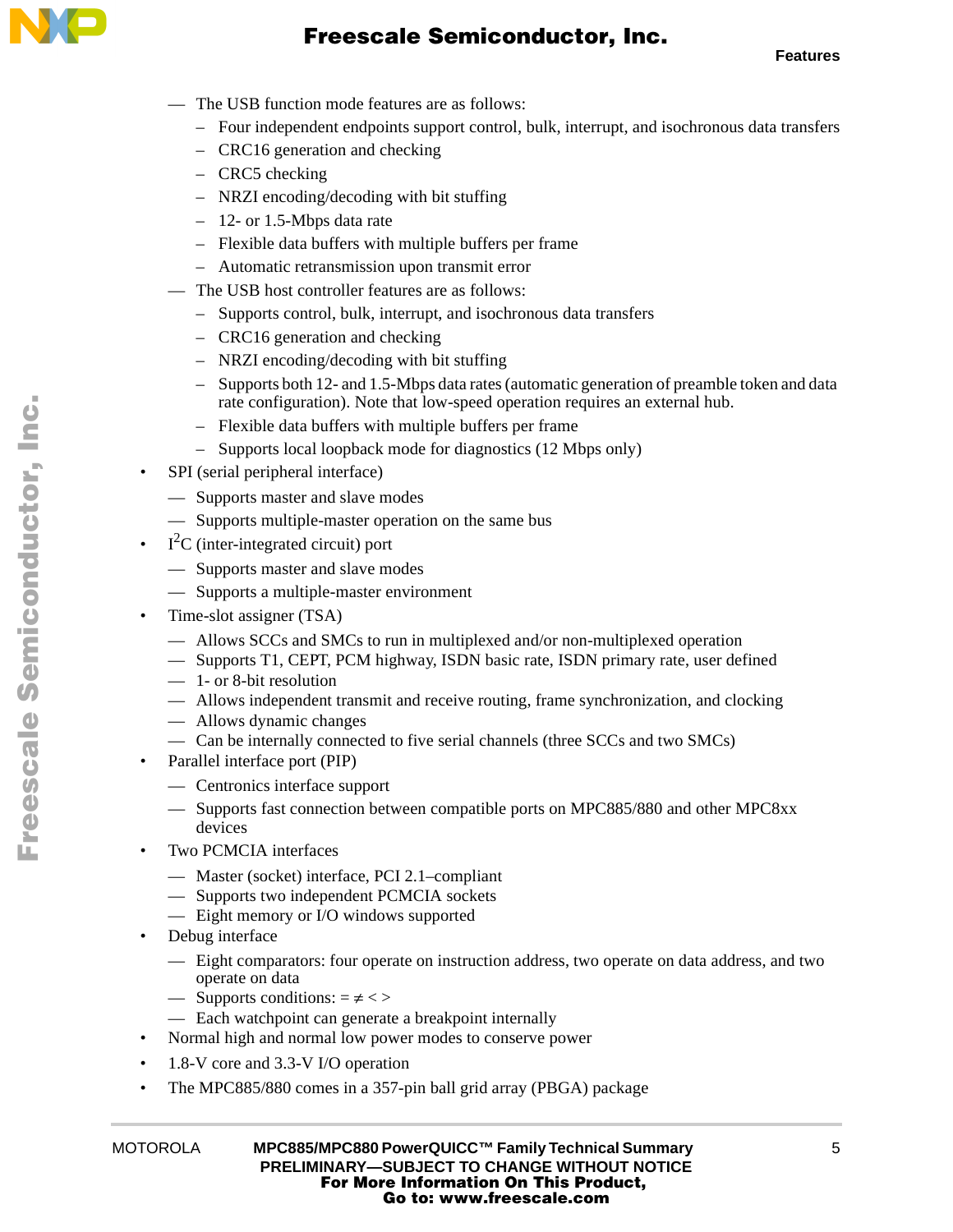

The MPC885 block diagram is shown in [Figure 1.](#page-5-0)



<span id="page-5-0"></span>**Figure 1. MPC885 Block Diagram**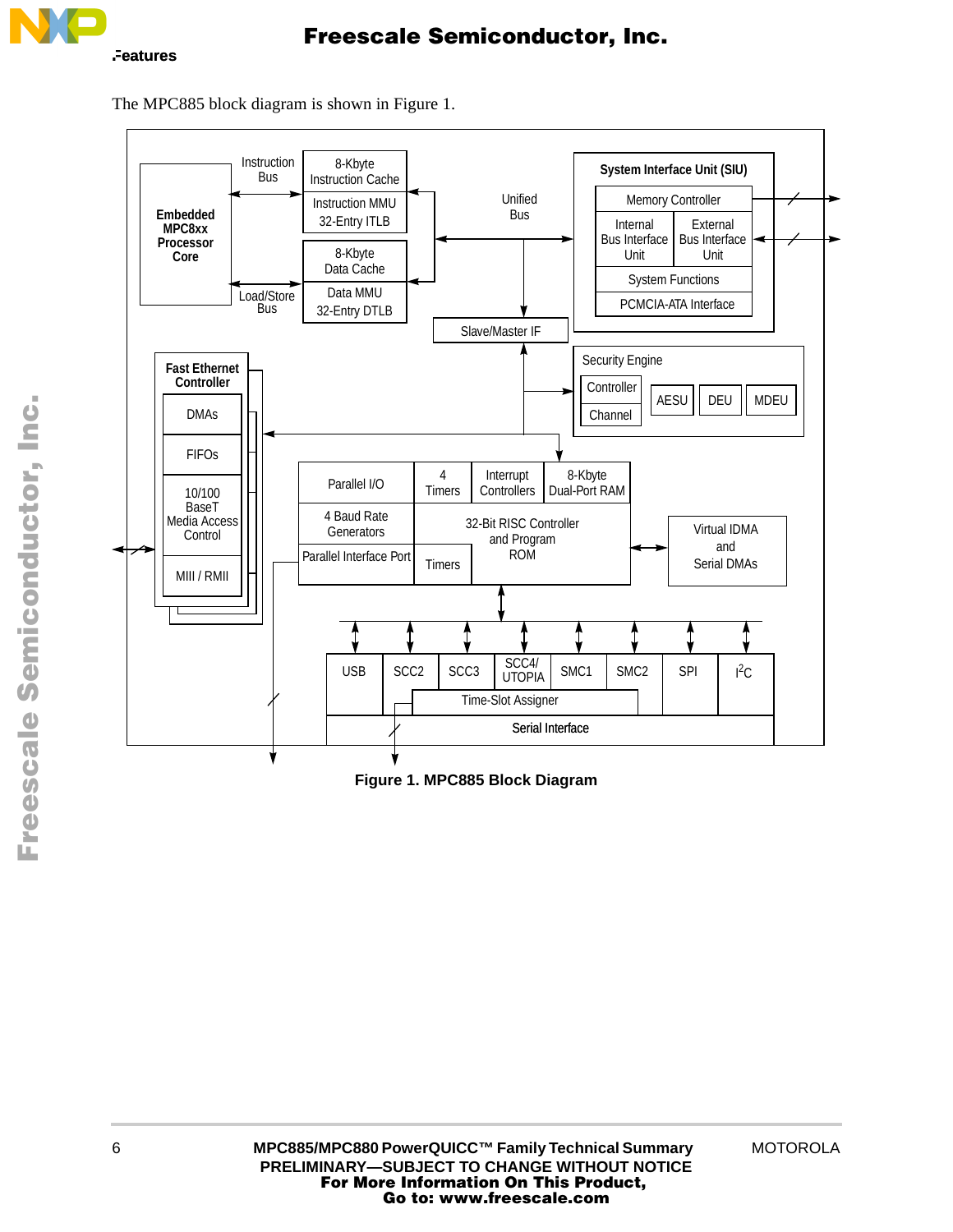



The MPC880 block diagram is shown in [Figure 2.](#page-6-0)



# <span id="page-6-0"></span>**2 Embedded MPC8xx Core**

The MPC885 family integrates an embedded MPC8xx core with high-performance, low-power peripherals to extend the Motorola data communications family of embedded processors further into high-end communications and networking products.

The core is compliant with the UISA (user instruction set architecture) portion of the PowerPC architecture. It has an integer unit (IU) and a load/store unit (LSU) that execute all integer and load/store operations in hardware. The core supports integer operations on a 32-bit internal data path and 32-bit arithmetic hardware. The core interface to the internal and external buses is 32 bits.

The IU uses thirty-two 32-bit GPRs for source and target operands. Typically, it can execute one integer instruction per clock cycle. Each element in the integer block is clocked only when valid data is in the data queue and is ready for operation. This holds power consumption of the device to the absolute minimum.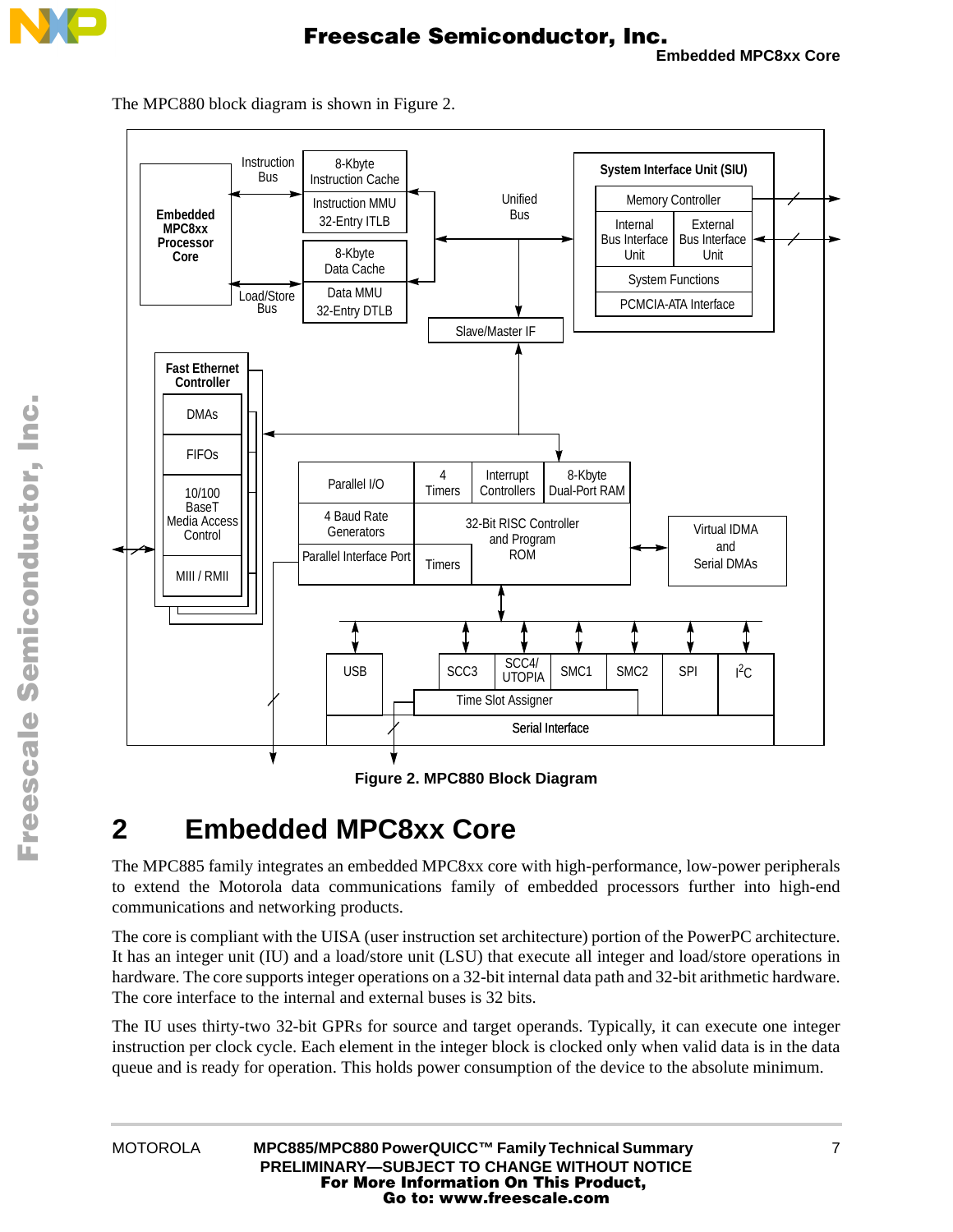

The core is integrated with MMUs as well as instruction and data caches. Each MMU provides a 32-entry, fully-associative instruction and data TLB, with multiple page sizes of 4, 16, 512, and 256 Kbytes and 8 Mbytes. It supports 16 virtual address spaces with 8 protection groups. Three special scratch registers support software table search and update operations.

The instruction cache is two-way, set-associative with physical addressing. It allows single-cycle access on hits with no added latency for misses. It has four words per block, supporting a four-beat burst line fill using an LRU (least recently used) replacement algorithm. The cache can be locked on a per cache block basis for application-critical routines.

The data cache is two-way, set-associative with physical addressing. It allows single-cycle accesses on hits with one added clock latency for misses. It has four words per cache block, supporting burst line fill using LRU replacement. The cache can be locked on a per block basis for application critical routines. The data cache can be programmed through the MMU to support copy back or write through. Cache-inhibit mode can be programmed per MMU page.

The debug interface provides debug capabilities without degrading operation speed. This interface supports six watchpoint pins that are used to detect software events. Four of its eight internal comparators operate on the effective address on the address bus, two operate on the effective address on the data address bus, and two operate on the data bus. The core can make  $=$ ,  $\neq$ ,  $\lt$ , and  $>$  comparisons to generate watchpoints. Each watchpoint can then generate a break point that can be configured to trigger in a programmable number of events.

# **3 System Interface Unit (SIU)**

The SIU on the MPC885 family integrates general-purpose features useful in almost any 32-bit processor system. Dynamic bus sizing allows 8-, 16-, and 32-bit peripherals and memory to exist in the 32-bit system bus mode.

The SIU also provides power management functions, reset control, a decrementer, and a time base.

The memory controller supports up to eight memory banks with glueless interfaces to DRAM, SRAM, SSRAM, EPROM, Flash EPROM, SDRAM, EDO, and other peripherals with 2-clock cycle access to external SRAM and bursting support. It provides variable block sizes from 32 Kbytes to 256 Mbytes. The memory controller provides 0–30 wait states for each memory bank and can use address type matching to qualify each memory bank access. It provides four byte-enable signals, an output-enable signal, and a boot chip select available at reset.

The DRAM interface supports port sizes of 8, 16, and 32 bits. Memory banks can be defined in depths of 256 or 512 Kbytes or 1, 2, 4, 8, 16, 32, or 64 Mbytes for all port sizes. The memory depth can be 64 and 128 Kbytes for 8-bit memory or 128 and 256 Mbytes for 32-bit memory. The DRAM controller supports page-mode access for successive transfers within bursts. The MPC885 supports a glueless interface to one bank of DRAM while external buffers are required for additional memory banks. The refresh unit provides CAS before RAS, a programmable refresh timer, refresh active during external reset, disable refresh mode, and stacking up to seven refresh cycles. The DRAM interface uses a programmable state machine to support almost any memory interface.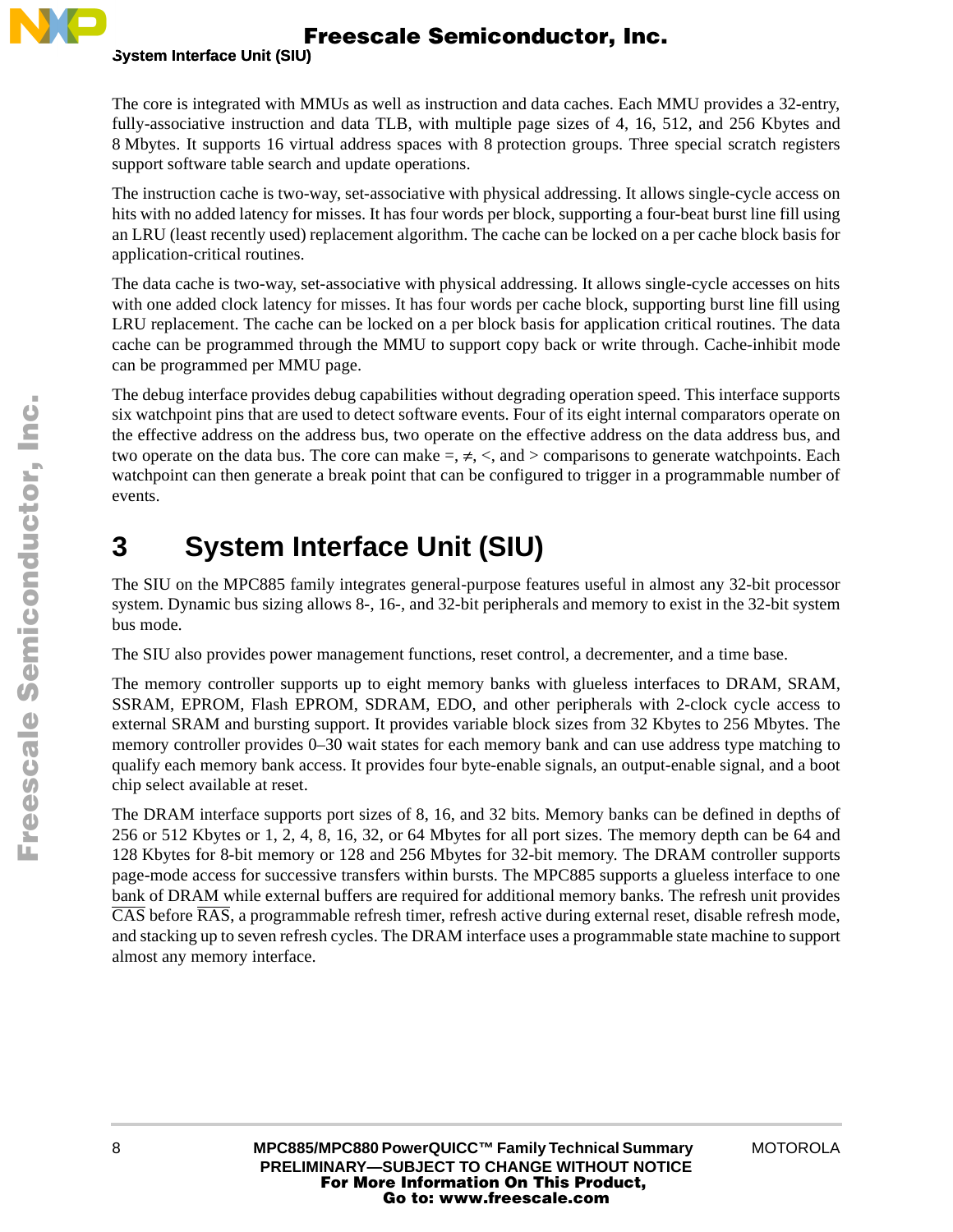

### **4 PCMCIA Controller**

The PCMCIA interface is a master (socket) controller and is PCI 2.1-compliant. The interface supports up to two independent PCMCIA sockets requiring only external transceivers/buffers. The interface provides eight memory or I/O windows, where each window can be allocated to a particular socket. If only one PCMCIA port is used, the unused port may be used as general-purpose input with interrupt capability.

### **5 Power Management**

The MPC885 family supports two power management features including normal high and normal low power modes. The full on mode leaves the MPC885 processor fully powered with all internal units operating at full processor speed. A gear mode is determined by a clock divider, allowing the operating system to reduce the processor's operational frequency and operate in normal low mode.

## **6 Security Engine**

A block diagram of the security engine's internal architecture is shown in [Figure 3](#page-8-0). The MPC8xx bus interface (8xx/IF) module is designed to transfer 32-bit words between the MPC8xx bus and any register inside the security engine core.

An operation begins with a write of a pointer to the crypto-channel fetch register, which points to a data packet descriptor. The channel requests the descriptor and decodes the operation to be performed. The channel then requests the controller to assign crypto-execution units and fetch the keys, IVs, and data needed to perform the given operation. The controller satisfies the requests by assigning execution units to the channel and by making requests to the master interface. As data is processed, it is written to the individual execution unit's output buffer and then back to system memory through the 8xx/IF module.



**Figure 3. Security Engine Functional Blocks**

## <span id="page-8-0"></span>**7 Fast Ethernet Controller (FEC)**

The FECs comply with the IEEE 802.3 specification for 10- and 100-Mbps connectivity. Full-duplex 100-Mbps operation is supported at system clock rates of 40 MHz and higher. A 25-MHz system clock supports 10-Mbps operation or half-duplex 100-Mbps operation.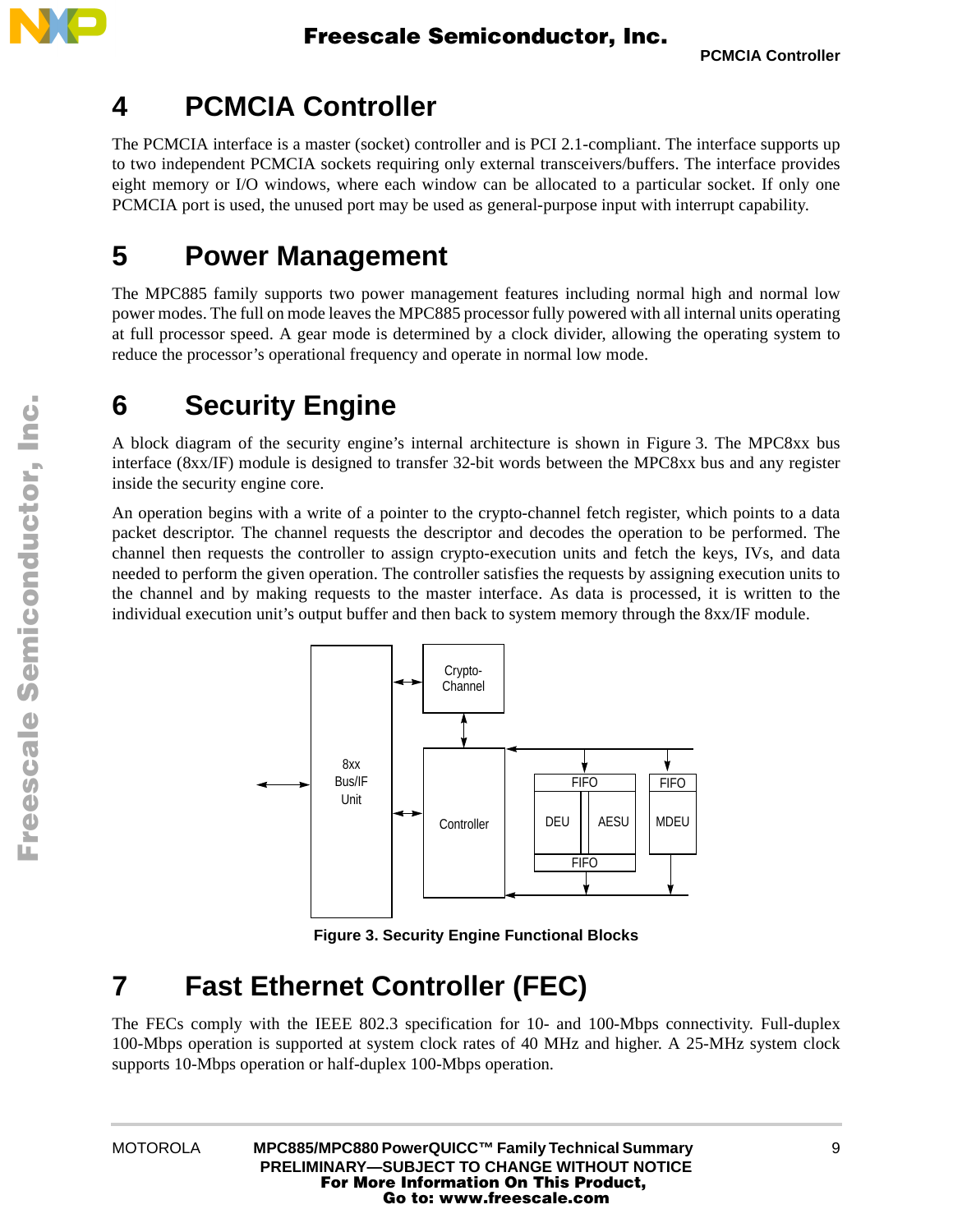

The implementation of bursting DMA reduces bus usage. Independent DMA channels for accessing BDs and transmit and receive data minimize latency and FIFO depth requirements.

Transmit and receive FIFOs further reduce bus usage by localizing all collisions to the FEC. Transmit FIFOs maintain a full collision window of transmit frame data, eliminating the need for repeated DMA over the system bus when collisions occur. On the receive side, a full collision window of data is received before any receive data is transferred into system memory, allowing the FIFO to be flushed in the event of a runt or collided frame, with no DMA activity. However, external memory for buffers and BDs is required; on-chip FIFOs are designed only to compensate for collisions and system bus latency.

Independent TxBD and RxBD rings in external memory allow nearly unlimited flexibility in memory management of transmit and receive data frames. External memory is inexpensive, and because BD rings in external memory have no inherent size limitations, memory management can be easily optimized to system needs.

### <span id="page-9-0"></span>**8 Universal Serial Bus (USB)**

The universal serial bus (USB) is an industry-standard extension to the PC architecture. The USB controller on the MPC885 family supports data exchange between a wide range of simultaneously accessible peripherals. Attached peripherals share USB bandwidth through a host-scheduled, token-based protocol.

The USB physical interconnect is a tiered-star topology, and the center of each star is a hub. Each wire segment is a point-to-point connection between the host and a hub or function, or a hub connected to another hub or a function. The USB transfers signal and power over a four-wire cable, and the signaling occurs over two wires and point-to-point segments. The USB full-speed signaling bit rate is 12 Mbps. Also, a limited capability low-speed signaling mode is defined at 1.5 Mbps. Refer to revisions 1.1 and 2.0 of the *USB Specification* for further details. They can be downloaded from http://www.usb.org.

The MPC885 USB controller consists of a transmitter module, receiver module, and two protocol state machines. The protocol state machines control the receiver and transmitter modules. One state machine implements the function state diagram, and the other implements the host state diagram. The USB controller can implement a USB function endpoint, a USB host, or both for testing purposes (loopback diagnostics).

# **9 Communications Processor Module (CPM)**

The MPC885 family is the next generation MPC8xx family of devices. Like its predecessor it implements a dual-processor architecture, which provides both a high-performance, general-purpose processor for application programming use and a special-purpose communication processor (CPM) uniquely designed for communications applications.

The CPM contains features that, like its predecessor, allow the MPC885 family to excel in communications and networking products. These features are grouped as follows:

- Communications processor (CP)
- Independent DMA (SDMA) controllers
- Four general-purpose timers

The CP provides the communication features of the MPC885 family. Included are a RISC processor, three serial communication controllers (SCCs), two serial management controllers (SMCs), a serial peripheral interface (SPI), an I<sup>2</sup>C interface, 8 Kbytes of dual-port RAM, an interrupt controller, a time-slot assigner (TSA), five parallel ports, a parallel interface port, four independent baud rate generators, and serial DMA channels to support the SCCs, SMCs, SPI, and  $I<sup>2</sup>C$ .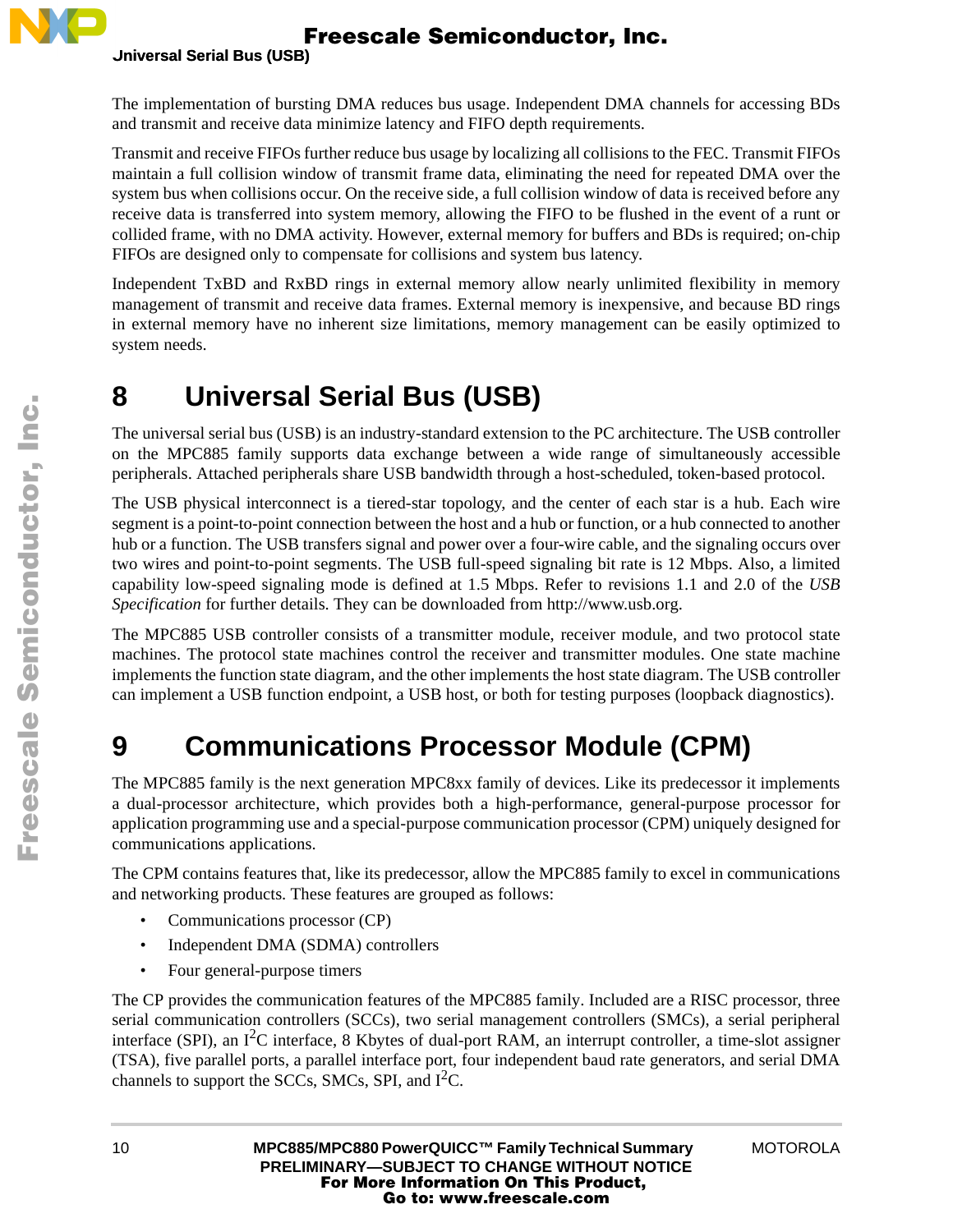

The SDMAs provide two channels of general-purpose DMA capability for each communications channel. They offer high-speed transfers, 32-bit data movement, buffer chaining, and independent request and acknowledge logic.

The four general-purpose timers on the CPM are identical to the timers found on all of the MPC8xx devices and support the internal cascading of two timers to form a 32-bit timer.

## **10 ATM Capabilities**

The MPC885 family can be used as an adaptable ATM controller suited for a variety of applications, including the following:

- DSLAM line cards
- Access concentrators
- LAN/WAN switches
- Hubs/gateways
- PBX systems
- Wireless base stations

## **11 Revision History**

<span id="page-10-0"></span>[Table 2](#page-10-0) provides a revision history for this document.

| <b>Revision</b><br><b>Number</b> | Date    | Change                                                                                                                                                 |  |
|----------------------------------|---------|--------------------------------------------------------------------------------------------------------------------------------------------------------|--|
| 0                                | 01/2003 | Initial document.                                                                                                                                      |  |
| 0.1                              | 02/2003 | Added 5-V capability.<br>Took out PIP interface.                                                                                                       |  |
| 0.2                              | 03/2003 | Modified the first three bullets under the Features list and removed the questions with<br>question marks.                                             |  |
| 0.3                              | 03/2003 | Removed question about interrupts, added preliminary, and modified the section on ATM<br>under the Features list.                                      |  |
| 0.4                              | 05/2003 | Put in new Features list.                                                                                                                              |  |
| 0.5                              | 8/2003  | Added reference to USB 2.0 to the Features list and removed 1.1 from USB Figures 1 and<br>2. Added USB 2.0 to Section 8, "Universal Serial Bus (USB)". |  |
| 0.6                              | 8/2003  | Changed USB description to full-/low-speed compatible.                                                                                                 |  |
| 1.0                              | 9/2003  | Added DSP information to the Features list.<br>Released to the external web.                                                                           |  |
| 2.0                              | 12/2003 | Changed the Maximum operating frequency to 133 MHz.                                                                                                    |  |